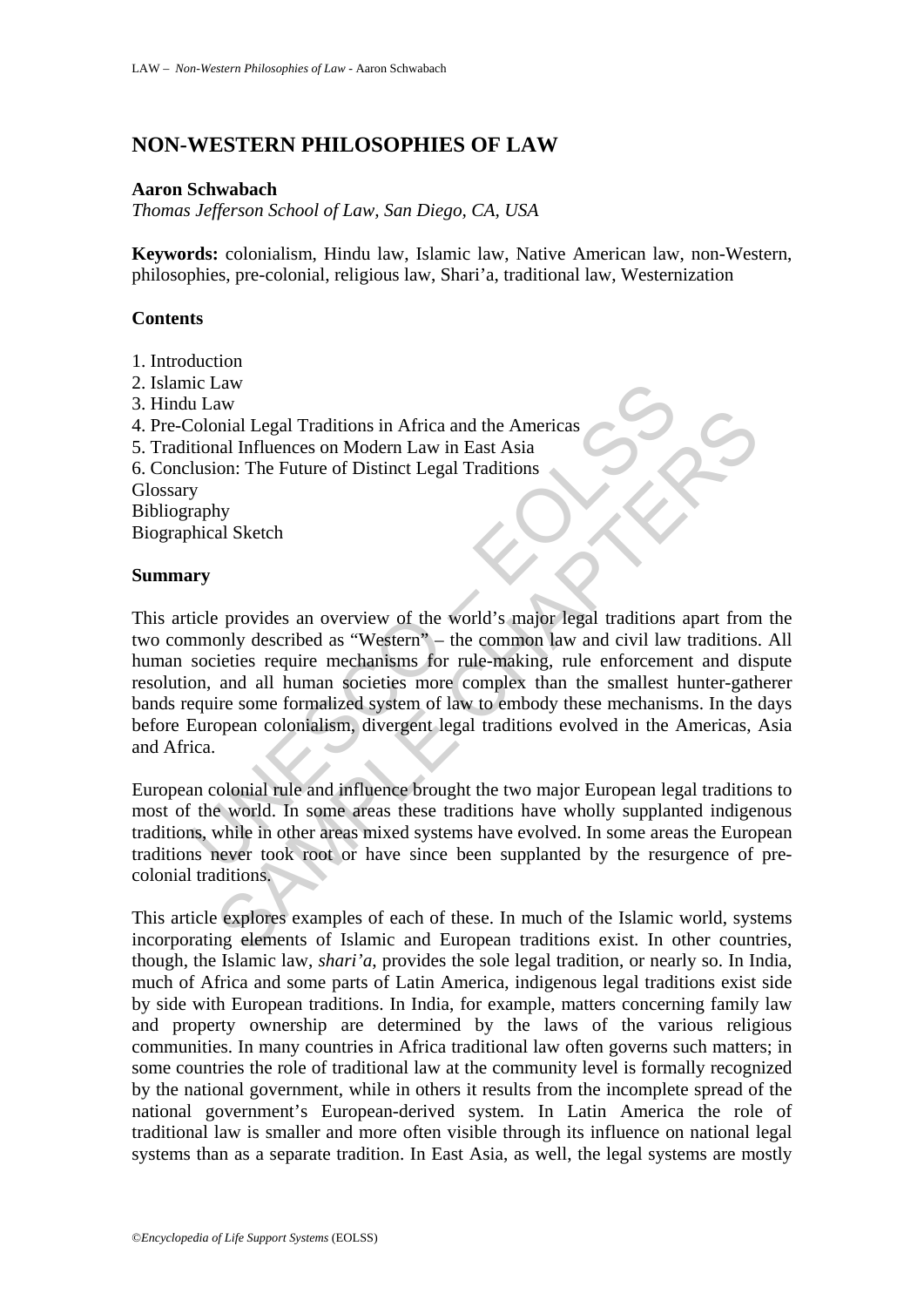derived from European systems, but countries in the region have added to and developed those systems.

#### **1. Introduction**

To some extent the title of this article is inaccurate. The very word "Western" is a vestige of colonialism, and reflects archaic and outmoded concepts. "Western" is commonly used to refer to legal and social systems having their origin in Europe, particularly Western Europe. At one time, when such systems were confined to Europe, the designation made a certain amount of sense. Europe is essentially a large peninsula tacked on to the western end of Asia, inhabited by numerous warring tribes with a history of episode after episode of warfare, genocide and internecine conflict.

and a result of this intense competition for national, tribal, Europe was the first of the world's regions to industrialize or the late pre-industrial and industrial periods, European nations (Spain, Portugal, Britain and s a result of this intense competition for national, tribal and indivium<br>ope was the first of the world's regions to industrialize on a large sellate pre-industrial and industrial periods. European nation-states, reading, Perhaps as a result of this intense competition for national, tribal and individual survival, Europe was the first of the world's regions to industrialize on a large scale. During the late pre-industrial and industrial periods, European nation-states, most notably Spain, Portugal, Britain and France, managed to conquer most of the world by a combination of military force, trade, subterfuge and diplomacy. As a result most of the world is now to some degree "Westernized," as are most of the world's legal systems.

Among the less important colonial legacies is a vocabulary of now geographically meaningless terms such as "Western." To the inhabitants of North and South America, for example, it makes no sense to refer to East Asia as "the Far East," or even as "the East." China, Japan, Singapore and Australia lie to the west of Canada, the United States, Ecuador and Peru; it is Europe and Africa that should properly be referred to as "the East."

Such oddities are not particularly important in themselves, but they are indicative of the distortions wrought by colonialism in all areas of life. Legal systems were one of the many areas of pre-existing cultures to be affected, in degrees ranging from complete replacement of the indigenous system to a mild overlay of European terminology and trappings on an essentially traditional set of structures and functions.

Two European systems of law were exported throughout the world: the English common-law system, and several variants of the civil law system. These are discussed in detail in *Western Philosophies of Law: The Civil Law* and *Western Philosophies of Law: The Common Law*.

Indigenous systems survived in varying degrees throughout the world. In areas such as the continental United States and Canada they were almost entirely supplanted and today their influence is visible, if at all, largely in the practice of Native American courts, and affects only a small segment of the population. Even countries that were themselves never colonized have often adopted legal systems based on the civil law. In most countries traditional legal systems survive only in certain areas of the country (usually rural), in certain areas of law (especially family law and property law), or both. One notable exception is the Shari'a, or Islamic law, which not only survived European colonial rule in many countries but is enjoying a resurgence throughout the Islamic world. Other systems that, like Shari'a, include a substantial religious element are found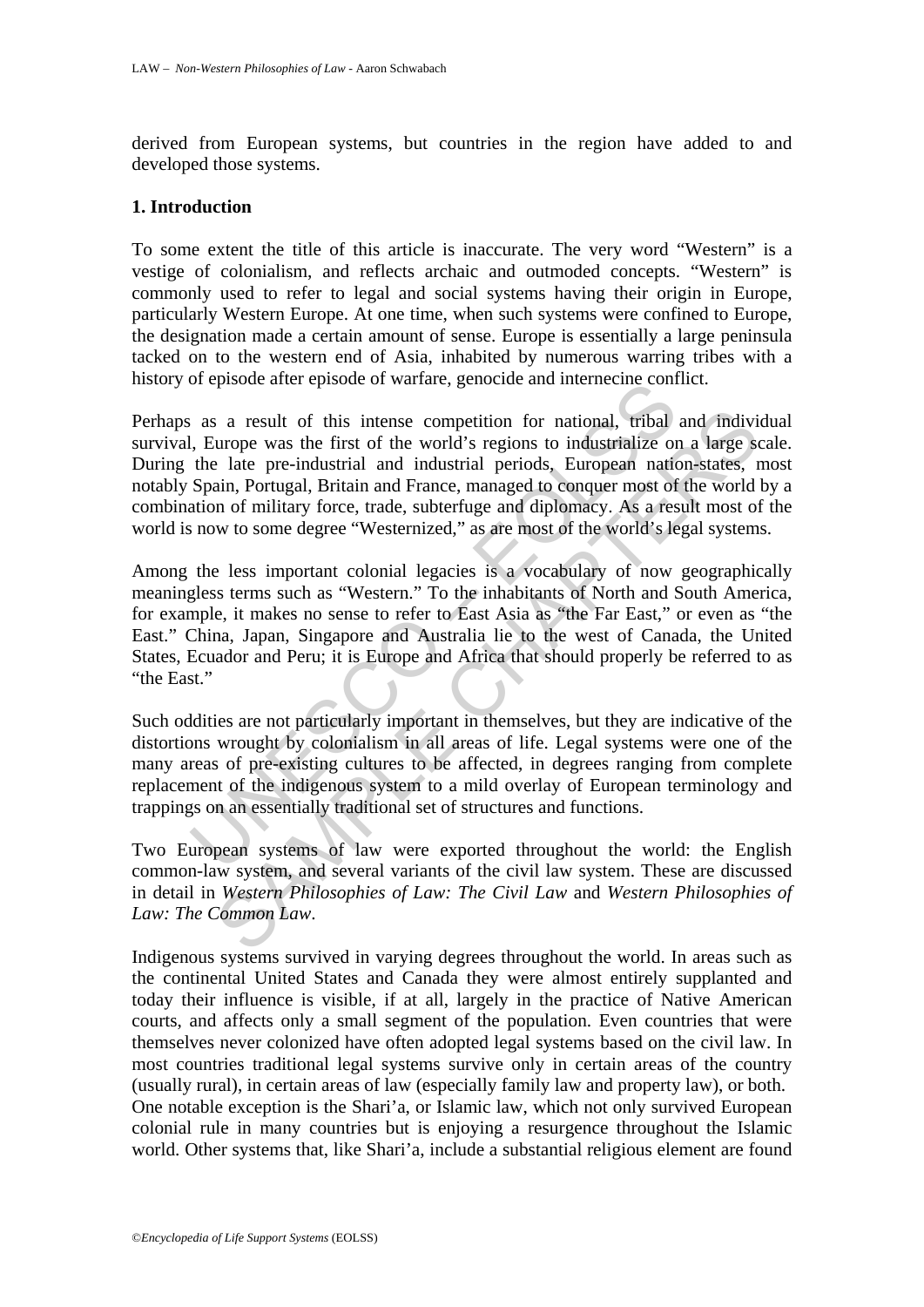in a variety of countries, including India and Israel.

-

- -
- -

## TO ACCESS ALL THE **8 PAGES** OF THIS CHAPTER, Visi[t: http://www.eolss.net/Eolss-sampleAllChapter.aspx](https://www.eolss.net/ebooklib/sc_cart.aspx?File=E6-31-01-03)

#### **Bibliography**

Banerji, S.C. (1998) *Principles of Hindu Jurisprudence* Delhi: Sharada Prakashan [Overview of Hindu law with detailed explanations.]

Barton, John H. et al., (1983) *Law in Radically Different Cultures* St. Paul: West [A look at some traditional legal systems rarely studied by outsiders.]

Bennett, T.W. and Pearl, N.S. (1991) *A Sourcebook of African Customary Law for Southern Africa* Johannesburg: Juta & Company, Limited [Overview of materials dealing with African traditional law.]

David, Rene (1974) *Les grand systèmes de droit contemporains* Paris: Librarie Dalloz, (sixth edition) [Overview of the world's major legal systems, including, civil law, common law, Islamic law and Hindu law.]

Doi, Abdur Rahman I. (1984) *Shari'ah: The Islamic Law* London: Ta-Ha Publishers Ltd. [An introduction to the Islamic legal tradition.]

**aphy**<br> **aphy**<br> **aphy**<br> **sC.** (1998) *Principles of Hindu Jurisprudence* Delhi: Sharada Prakashan [O<br>
detailed explanations.]<br>
Union H. et al., (1983) *Law in Radically Different Cultures* St. Paul: West<br>
oll legal systems **(1998)** *Principles of Hindu Jurisprudence* Delhi: Sharada Prakashan [Overview of Hilded explanations.]<br>
I.H. et al., (1983) *Law in Radically Different Cultures* St. Paul: West [A look at sal systems rarcly studied by ou Margadant, Guillermo Floris (1986) *Introducción a la historia del derecho mexicano* Dobbs Ferry, New York: Oceana Publications, (seventh edition) [An overview of the development of the Mexican legal system, including the influence of pre-colonial law.]

 Merryman, John Henry et al., (1994) *The Civil Law Tradition: Europe, Latin America and East Asia* Charlottesville: Michie [An introduction to the civil law.]

Shoichi, Koseki (1997) *The Birth of Japan's Postwar Constitution* Boulder, Colorado: Westview Press, (Ray A. Moore trans.) [The drafting of Japan's constitution and the effect of American law.]

Stewart, Julie and Armstrong, Alice (eds.) (1990) *The Legal Situation of Women in Southern Africa* Mount Pleasant, Harare: Univ. of Zimbabwe Publications [The influence of traditional and Europeanderived law on the status of women.]

Wheeler, Brannon M. (1996) *Applying the Canon in Islam: The Authorization and Maintenance of Interpretive Reasoning in Hanafi Scholarship* Albany: State Univ. of NY Press [Detailed study of the interpretation of Islamic law according to one of the major Islamic traditions.]

#### **Biographical Sketch**

**Aaron Schwabach** is a Professor of Law at Thomas Jefferson School of Law in San Diego, California. Professor Schwabach previously taught at the University of Miami School of Law and Gonzaga University School of Law. He is the author of three books and numerous articles on international law, especially international environmental law. Professor Schwabach earned his B.A. at Antioch University in Yellow Springs, Ohio, and his J.D. at the University of California at Berkeley (Boalt Hall).